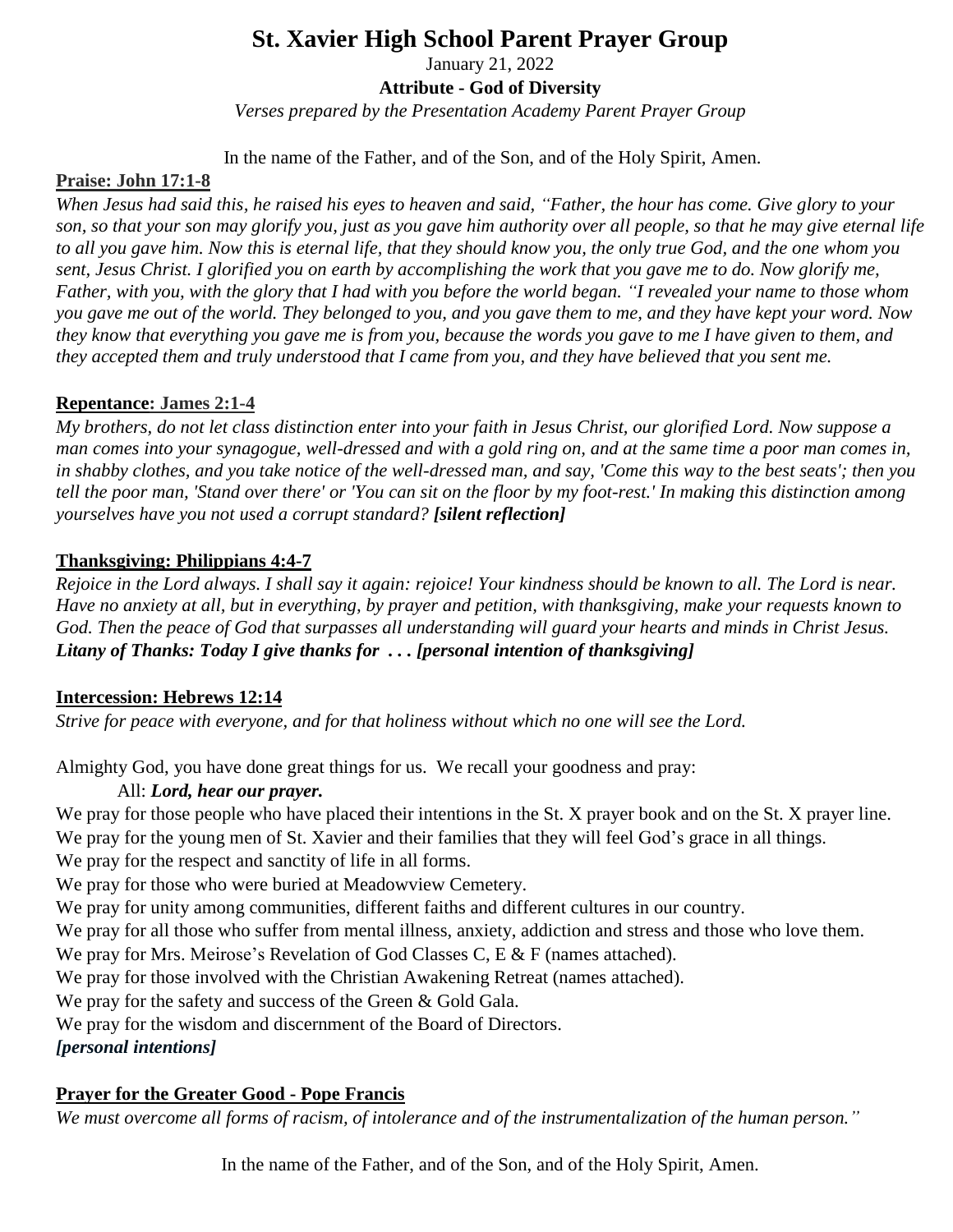# **St. Xavier High School Parent Prayer Group**

January 21, 2022

Prayer List

#### **Mrs. Meirose's C Revelation of God**

Nathan Beinlein Leron Brown James Burnett Brandon Edwards Robert Farnan George Hall Nicholas Hardesty Emmett Johnson Joshua Lieras Jayden Noe Derrick White Dylan Williams

### **Mrs. Meirose's E Revelation of God**

Christian Bell Bennie Britt Tussangue Domingos David Hristov Terrance Jenkins Adrian Milan Landyn Ross Royal Smith Armonté Snodgrass Carson Watts Major Williams Troy'Jhon Young

### **Mrs. Meirose's F Revelation of God**

Damari Baker Anthony Barbee Nicholas Barker David Coleman Micheal Curry Jr Sawyer Fritz Carter Glass Titan Hester William Hibbs Cameron Hollaway Dawson Huber Semaj King Scott Kreilein Cooper Mattingly Logan Ottman Isaac Pinkerton Rivers Rankin Noah Rigby Cooper Roggenkamp Kevin Schook Tyler Work